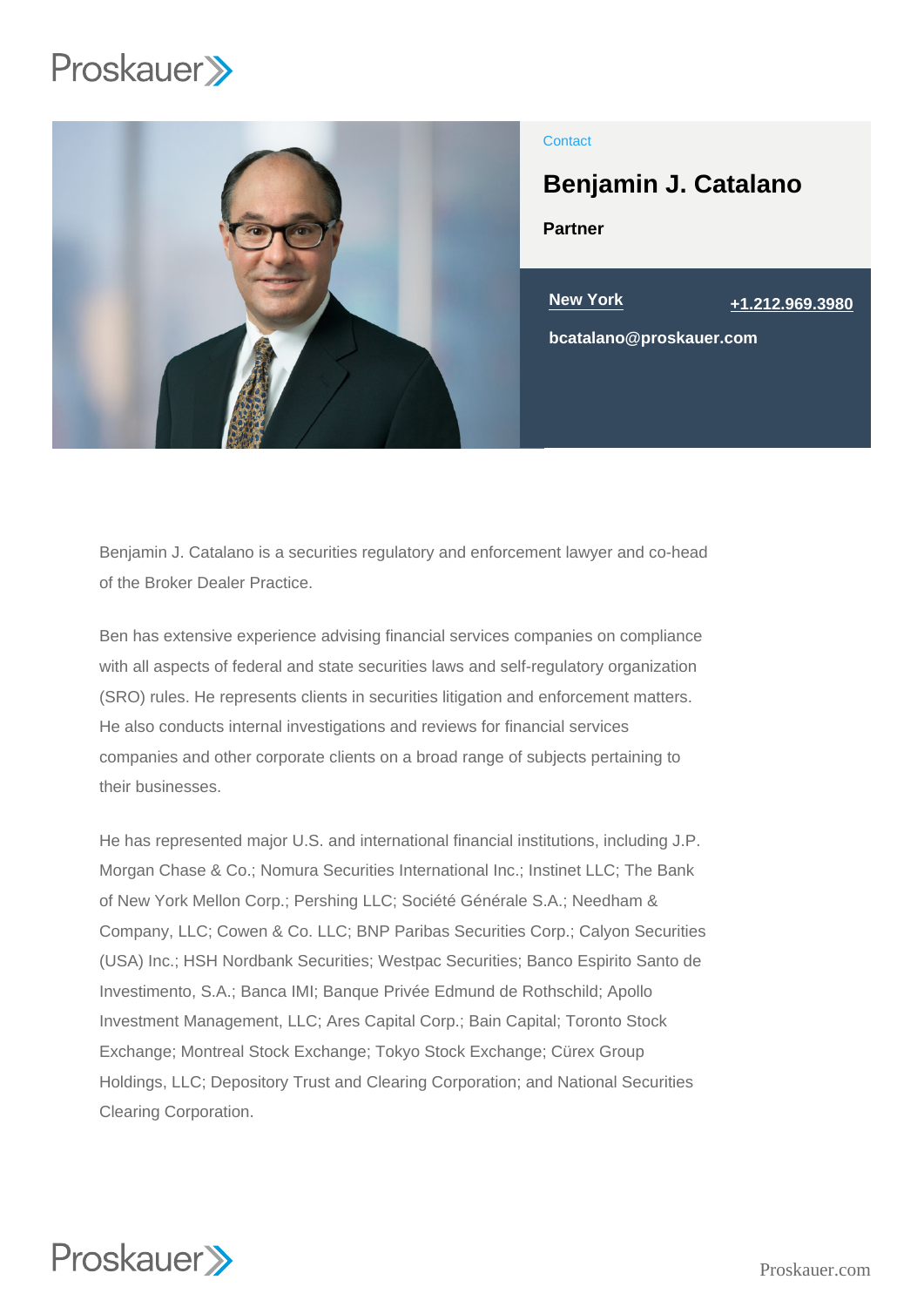# **Securities Law Compliance**

Ben advises U.S. and international banks, broker-dealers, investment advisers, exchanges, clearing agencies and other financial intermediaries on compliance with federal securities laws, state blue sky laws, New York Stock Exchange (NYSE), Financial Industry Regulatory Authority (FINRA) and other SRO rules.

He counsels clients and assists them in developing comprehensive compliance and supervisory programs in areas such: as advertising and correspondence; antimoney laundering; cross-border trading under Rule 15a-6; financial reporting; insider trading/information barrier procedures; licensing and registration; net capital, custody, and clearance and settlement, including introducing and clearing broker arrangements; market access; recordkeeping; Regulation M and IPO trading restrictions; Regulation NMS and related market structure issues; research restrictions, disclosures and Regulations AC; soft-dollar and commission sharing arrangements; swaps regulation and compliance.

# **Securities Litigation and Enforcement**

Ben represents clients in securities related litigation, enforcement proceedings and investigations.

Ben has represented financial services companies and individuals in numerous enforcement proceedings before the SEC, NYSE Regulation, FINRA and other SROs in various matters including trading and sales practices, insider trading and market manipulation, trade reporting, research analyst conflicts, net capital compliance, supervision and recordkeeping.

He has represented clients in litigations and arbitrations involving suitability, sales practices, unauthorized trading, fraudulent transfers and derivatives transactions. Ben succeeded in obtaining summary judgment in favor of a broker-dealer that inadvertently transferred stolen stock certificates. In a case of first impression under Article 8 of the Uniform Commercial Code, Decker v. Yorkton Securities, Inc., Court of Appeals of the State of California, 1st Appellate District, the Court held that in order to hold a broker liable to a third party with an adverse claim to securities transferred by the broker, the plaintiff must show that the broker had subjective knowledge of a significant probability of the adverse claim.

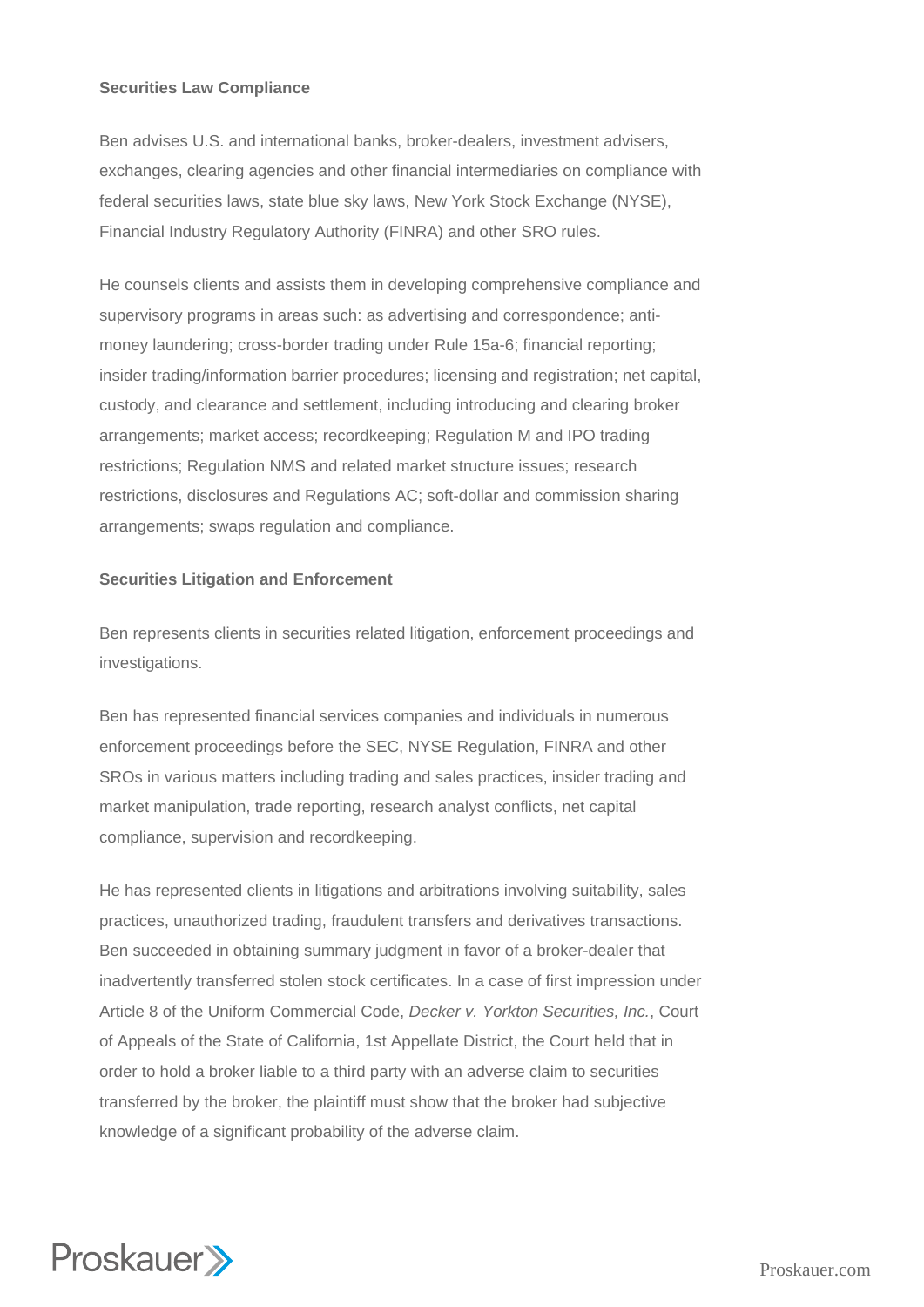Ben also counsels clients in SEC and SRO examinations and reviews.

### **Internal Investigation and Reviews**

Ben frequently is called on to conduct internal investigations, examinations and reviews of business practices, employee conduct, supervisory systems and operations of financial services companies and other corporations.

He has served as or acted on behalf of the SEC or SRO mandated independent consultant or third party examiner in a number of securities industry enforcement matters. He also has conducted numerous investigations, examinations and reviews to assess compliance with regulatory requirements in various areas for brokerdealers, investment advisers, securities exchanges and other financial service providers.

Examples of some of the client matters he has handled include the following:

- Examination of OTC trading and sales practices by a major broker-dealer in response to an SEC administrative proceeding, NYSE hearing panel decision and NASD Acceptance Waiver and Consent (AWC) mandating retention of an independent consultant
- Examination of Trade Allocation Policies and Procedures by a major broker-• dealer in response to an NYSE hearing panel decision mandating retention of an outside consultant
- Evaluation of remediation methodology and payments in connection with mutual fund sales subject to NAV transfer programs in response to NASD AWC mandating retention of a Third Party Examiner
- Examination of trade execution and related functions of designated dealers on a major securities exchange
- Investigation of possible insider trading by an employee of a broker-dealer
- . Investigation of trading in compliance with NYSE Rule 92 by an NYSE member firm
- Investigation of possible interpositioning by equity traders of a broker-dealer
- Review of business practices relating to the sale of auction rate securities by

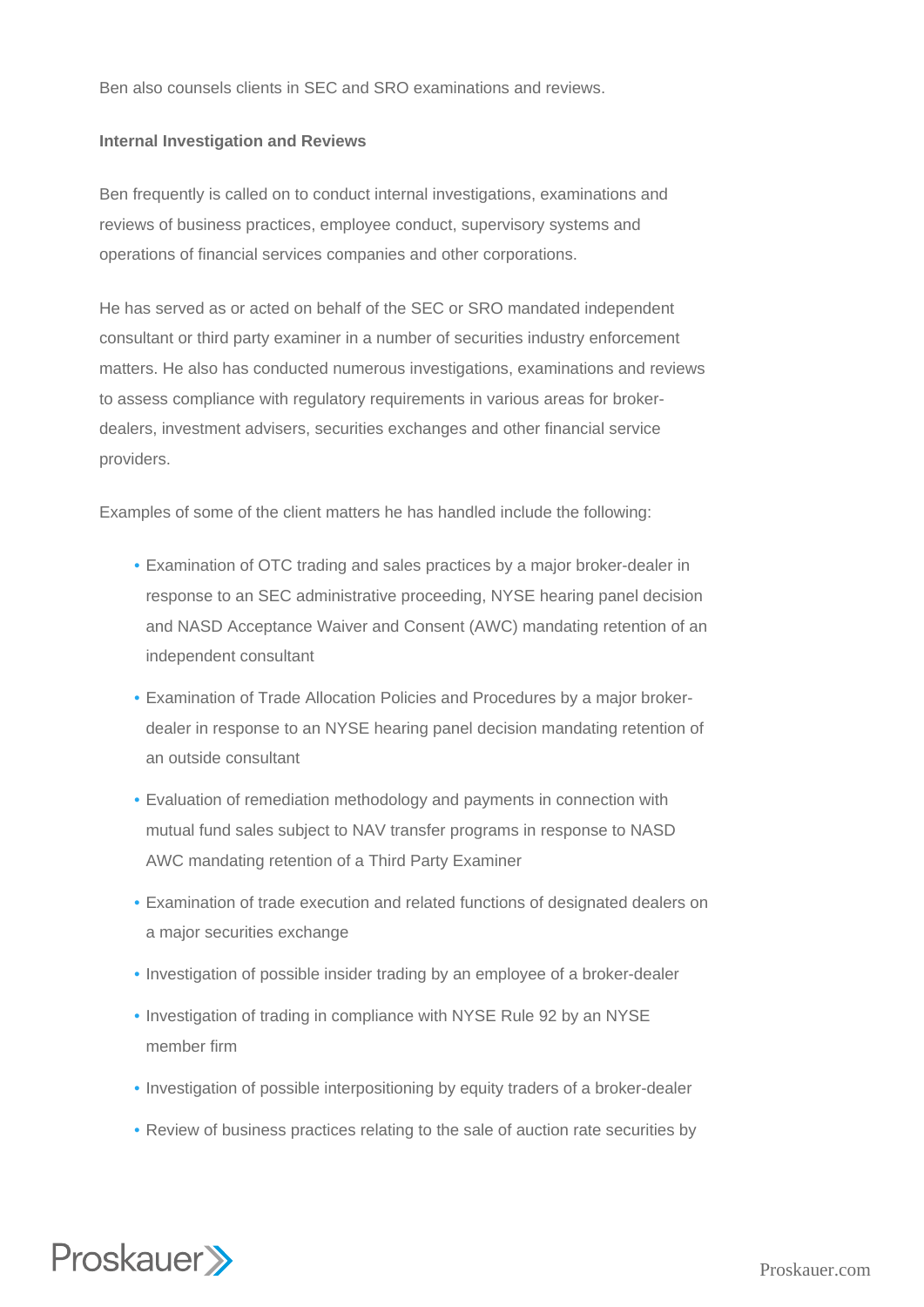a broker-dealer

- Review of research distribution and trading practices in compliance with Rule 15a-6 by a major international bank and its U.S. broker-deal affiliate
- Review of anti-money laundering policies and procedures by a major financial services company and its broker-dealer subsidiaries
- Review of compliance with Regulation NMS by a major broker-dealer
- Review of business practices of a primary research facilitator in compliance with federal and industry standards for prevention of the misuse of material non-public information
- Review and implementation of swap dealer business conduct requirements

Prior to the practice of law, Ben was the chief compliance officer for the Capital Markets Division of PaineWebber Incorporated (now UBS Financial Services, Inc.). He began his career in the legal and compliance division of Drexel Burnham Lambert Incorporated.

# **Close**

#### **Practices**

Investment Management, Broker-Dealer, Securities Litigation, White Collar Defense & Investigations, Capital Markets

#### **Industries**

Asset Management, Private Equity, Financial Services

#### Market Solutions

Corporate Governance

#### **Education**

St. John's University School of Law, J.D.

Boston College, B.A.

Admissions & Qualifications